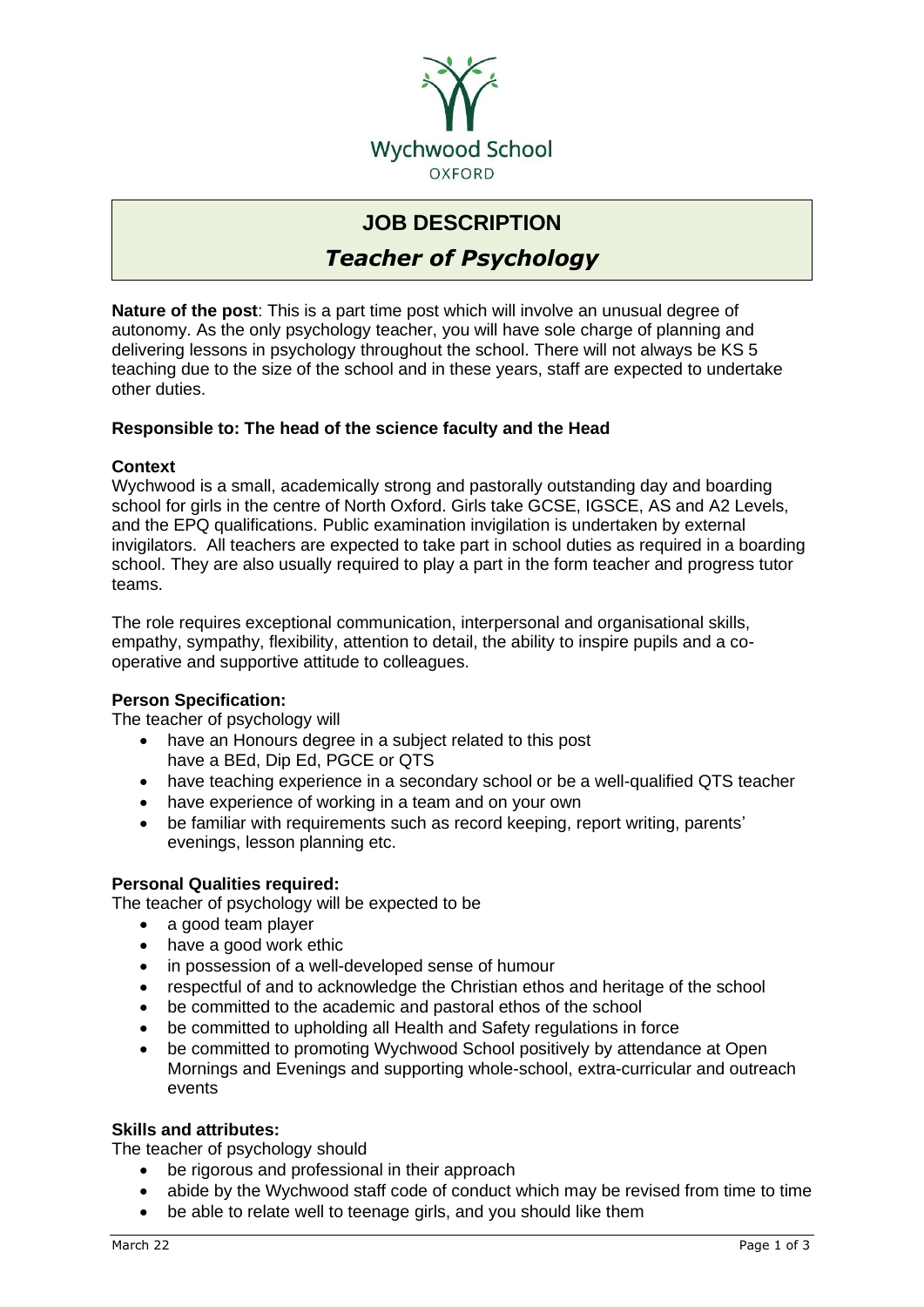- be able to relate to colleagues, both as part of a team and in areas of training and responsibility
- be able to manage time well so that pressure points such as report writing or exams are managed effectively
- be prepared to take advice and to try out new things, and also be able to question;
- enjoy the subject and your work
- understand and act upon the need for constant, accurate communication between staff in school, the SENDCo, the EAL department and to parents so that the girls receive the highest quality, targeted support where necessary
- demonstrate and instil enthusiasm and interest

#### **Professional Responsibilities:**

- To attend INSET and other training courses as required e.g. preparation for inspections and personal professional development
- To attend staff meetings and read the minutes
- To carry out staff duties such as taking prep and weekend duties
- To attend and, on occasion to lead or facilitate pupils to lead the school's assembly programme
- To attend parents' meetings for those pupils taught and those meetings where information is required by parents for the next stage of education
- To supply the examinations officers with all relevant and accurate data to allow public examination and coursework administration pre- and post-results to be carried out effectively and efficiently
- To prepare and support pupils applying for Further Education
- To share cover for absent colleagues
- To be part of the progress tutor and form teacher teams as required
- To observe all Health and Safety requirements in order to maintain a safe environment
- To observe all safeguarding and child protection requirements
- To manage the psychology budget and be responsible for ordering, storing, managing and distributing the subject's resources
- To take responsibility for keeping and recording detailed accounts, communicating these accounts to the bursary and the recording and communication of all billing information to the bursary
- To be involved in the extra-curricular life of the school
- To maintain close involvement with the life of the school
- To ensure appropriate standards of behaviour of the students in their care at all times
- To attend faculty meetings regularly and to undertake any tasks reasonably required by the Head of Faculty
- To undertake any other task reasonably requested by the Head

#### **Academic Responsibilities:**

- To promote a love and appreciation of psychology as an academic discipline
- To ensure pupils have an appreciation of the value and wonder inherent in psychology
- To explain how psychology can contribute to possible career paths
- To plan, teach, assess and evaluate lessons in psychology in accordance with the requirements of the appropriate specifications
- To produce, maintain and update schemes of work appropriate to each year group and Key Stage
- To select and use appropriate and varied resources, equipment and techniques
- To set and mark regular written assignments; to keep detailed mark sheets and pupil records
- To ensure thorough assessment of students' progress including the marking of preparation constructively, the giving of positive and supportive feedback and the setting and marking of regular tests and examinations